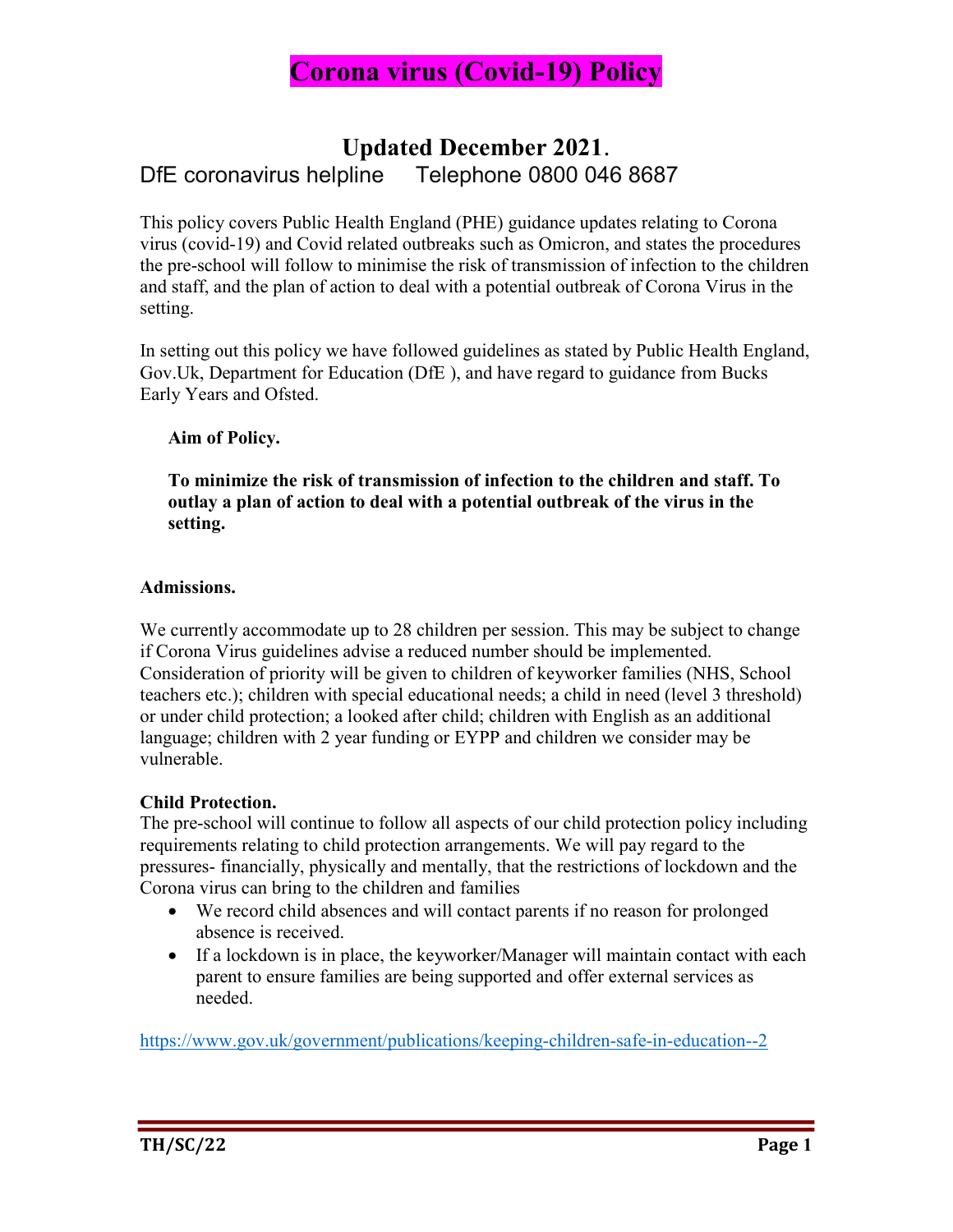#### Confidentiality.

We will ensure that contagious or suspected contagious children, parents and staff are treated respectfully and, when necessary, notice of the infection must be shared we will maintain confidentiality to all parties involved.

#### Food and Drink.

The preschool will continue to follow all aspects of the food and drink policy including regard and updates to potential allergies.

Corona amendments to policy:

- Handwashing/sanitising before and after eating snack or lunch.
- Consideration will be given to seating children at the tables to allow for space to minimise the risk of infection.
- Food/utensils must not be shared at any time to minimise risk of infection and potential allergic reaction to shared foodstuffs.
- Tables must be thoroughly cleaned before children sit and after leaving to minimise risk of infection.
- Staff must wear gloves while on lunch/snack duty and encourage children to open lunchboxes, packages etc. independently to avoid the risk of cross contamination.

#### Health & Safety.

Corona amendments (Dec 2021) to existing policy:

- Only children/ staff that are symptom free should attend the setting. Main symptoms: high temperature, a new, continuous cough, a loss or change to sense of smell or taste.
- All children & /staff will wash/sanitise their hands on arrival.
- Parents will be encouraged to limit the number of settings their child attends.
- Children will be supported in age appropriate ways to the keep themselves safe by regular handwashing, coughing into an elbow and using a tissue "Catch it, kill it, bin it"
- All children & staff will wash hands/sanitise before departing the pre-school at the end of session.
- Health advice continues to be that children aged under 11 years old should not wear face coverings. The UK Health and Security Agency does not recommend face coverings for children under the age of 3 years for health and safety reasons.
- Staff may wear face coverings in highly congested areas or corridors. Face coverings do not need to be worn when outdoors.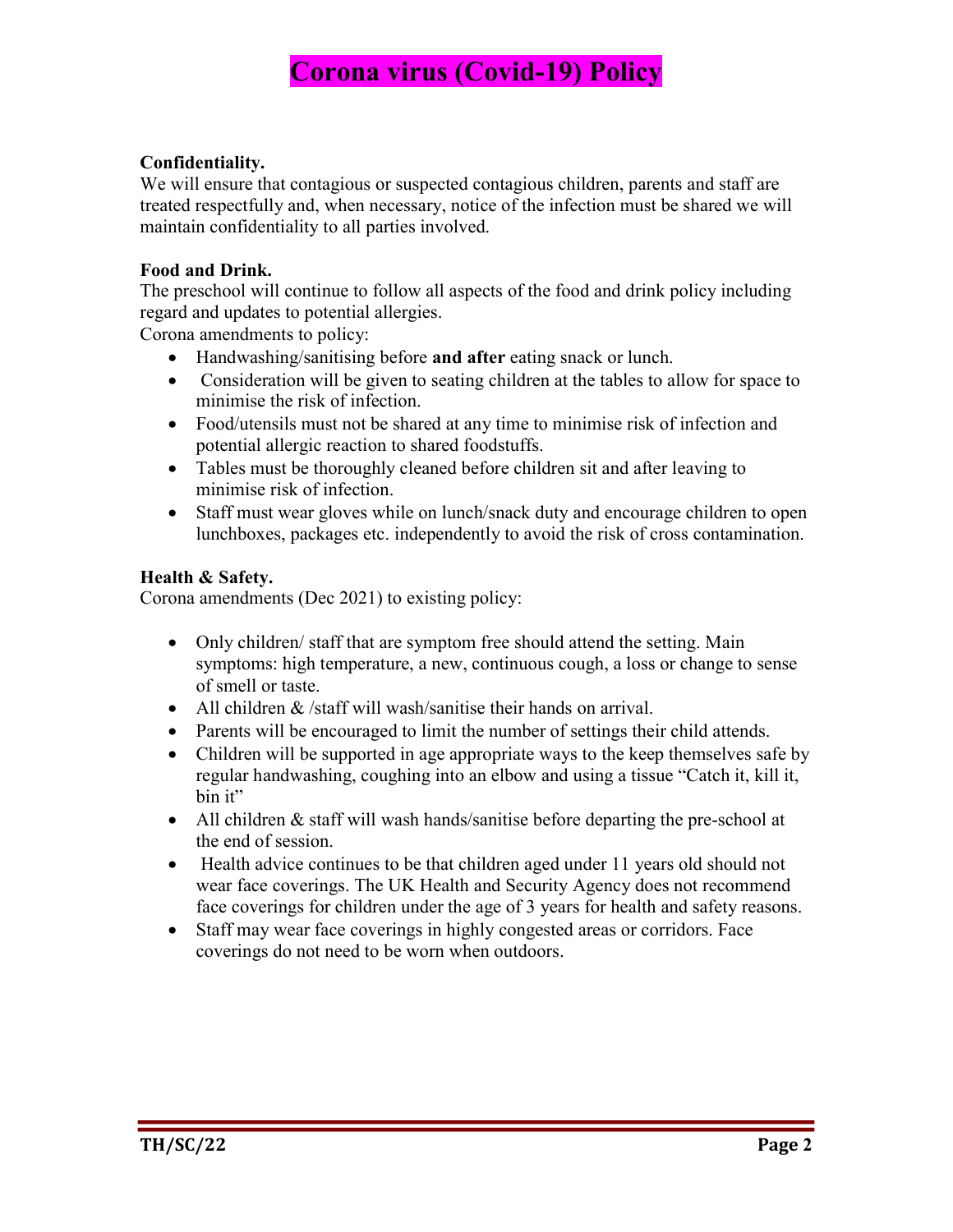https://assets.publishing.service.gov.uk/government/uploads/system/uploads/attach ment data/file/1040671/Actions for early years and childcare providers during the COVID-19 pandemic.pdf

#### If there is a suspected/positive case of Covid-19 in the setting.

If a child/staff member is taken ill at pre-school with covid symptoms. The ill child will be isolated while waiting for collection with a staff member who will wear appropriate PPE while attending. Once the child is collected the area/resources used will be thoroughly disinfected, and the staff member will wash and sanitise in accordance with guidelines. The ill child will be asked to stay home to isolate for 10 days from the onset of symptoms and follow advice regarding PCR tests. Parents can phone 111 for advice if child is unwell.

#### To minimise infection at pre-school regarding a positive covid case reported. Did the child attend preschool during the infectious period i.e. 2 days before symptom onset?

#### If no-no further action.

If yes-Child/staff member must isolate for 10 days from onset of symptoms. If fully vaccinated or under 18years 6 months, a lateral flow test can be taken after day 6 of isolation and repeated 24 hours later. If 2 negatives are recorded and there are no symptoms, isolation may end.

Close contacts of the infected will be advised via the government track and trace system following a PCR positive result.

#### If more than 2 confirmed cases:

Follow procedures above and reinforce infection prevention control measures e.g. Good handwashing routine, good ventilation of indoor spaces, regular cleaning of frequently touched areas.

#### Pre-school will report and seek advice if following occur:

- If there are 5 or more confirmed cases reported within a 10 day period.
- If  $10\%$  or more of the group/staff who have mixed closely are confirmed as positive in a 10 day period.
- There are admissions to hospital for covid-19.

DfE coronavirus helpline Telephone 0800 046 8687

#### Staff shortage due to Track & Trace isolation warning or family member is isolating with suspected covid symptoms.

If a staff member has to isolate for 10 days either from a covid positive test result; while waiting for a PCR test following contact with an infected family member \*(see exceptions below), or by the track and trace system advice, the children are still able to attend preschool. This may lead to staffing issues which will affect the number of children we can legally take in a session.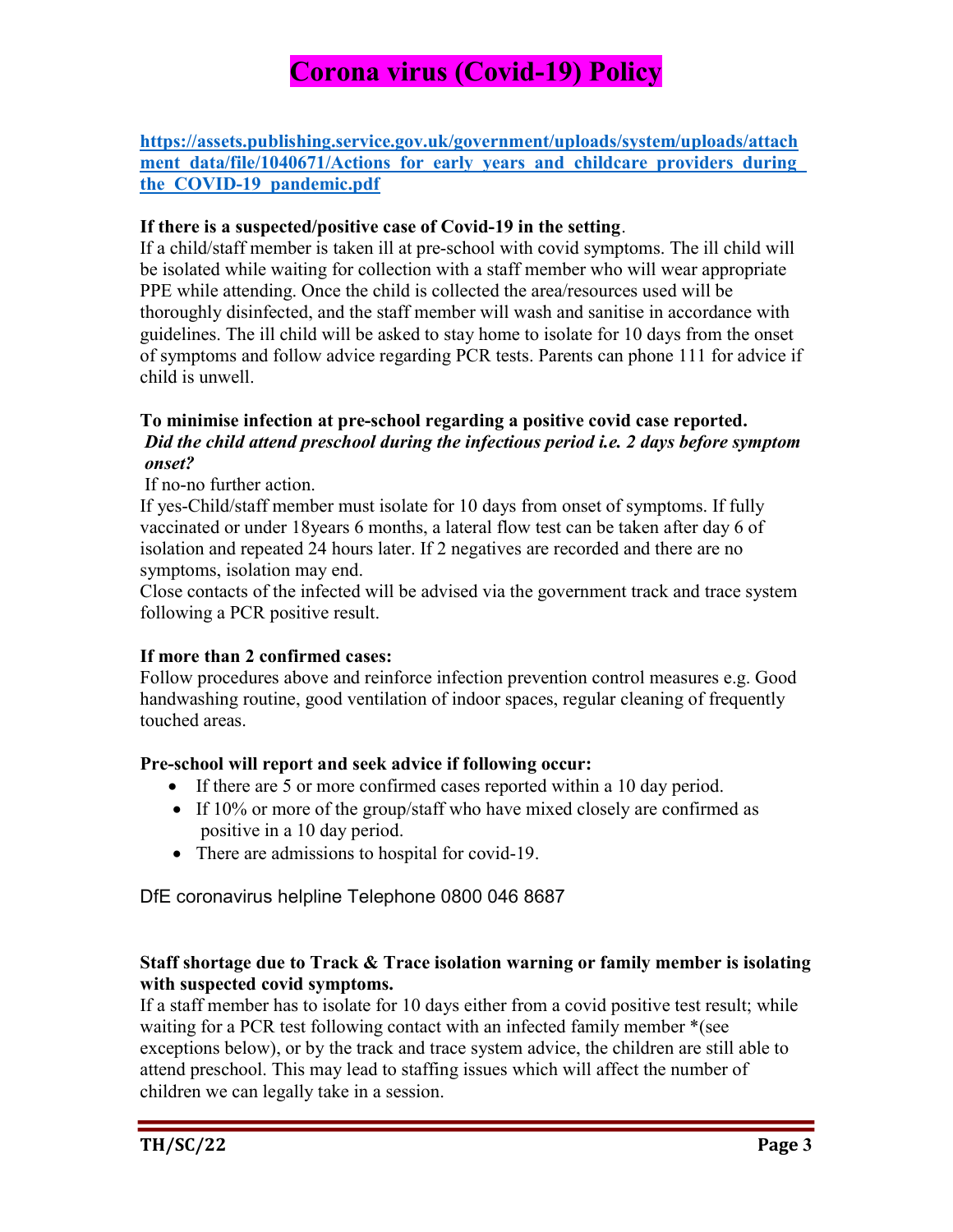In exceptional circumstances we may have to consider:

- 1. Reducing the number of children in each session, so that every child has either a morning or an afternoon every day.
- 2. Reducing the number of session's children can attend each week.
- 3. Prioritising children based on whether the parents are classed as critical workers e.g. NHS, carers, teachers and individual children's needs.
- 4. As a last resort, close for a short time subject to multiple staff returning from isolation.

#### \*If a household member of staff/ pre-school child is confirmed as positive.

From 14 December 2021, adults who are fully vaccinated and all children and young people aged between 5 and 18 years and 6 months identified as a contact of someone with COVID-19 are strongly advised to take a lateral flow test every day for 7 days and continue to attend their setting as normal, unless they have a positive test result.

Daily testing of close contacts applies to all contacts who are:

• fully vaccinated adults – people who have had 2 doses of an approved vaccine

• all children and young people aged 5 to 18 years and 6 months, regardless of their vaccination status

• people who are not able to get vaccinated for medical reasons

• people taking part, or have taken part, in an approved clinical trial for a COVID-19 vaccine

#### Children under 5 years are exempt from self-isolation and do not need to take part in daily testing of close contacts.

#### First Aid.

- A staff member with a current first aid training must be on duty at all times.
- Staff attending an injury will ensure PPE is worn-minimum gloves. Appropriate PPE and isolation from group must be in place in the case of a suspected infected child with an injury.
- Bodily fluid spills should be cleaned following the correct procedures as normal. If a child is suspected to be infected, disposal of their fluids and soiled tissues and used PPE should be disposed of in accordance with the corona virus guidance.

 $\bullet$ Visitors.

> Attendance inside the setting should be restricted to children attending and staff on duty as far as practically possible. Visitors will be permitted inside to view or to provide essential maintenance and will be asked to wear a face covering and sanitise on arrival.

#### Pick-up and drop off routine.

 We will advise and encourage parents to follow the social distancing guidelines while waiting to drop off children through the main door.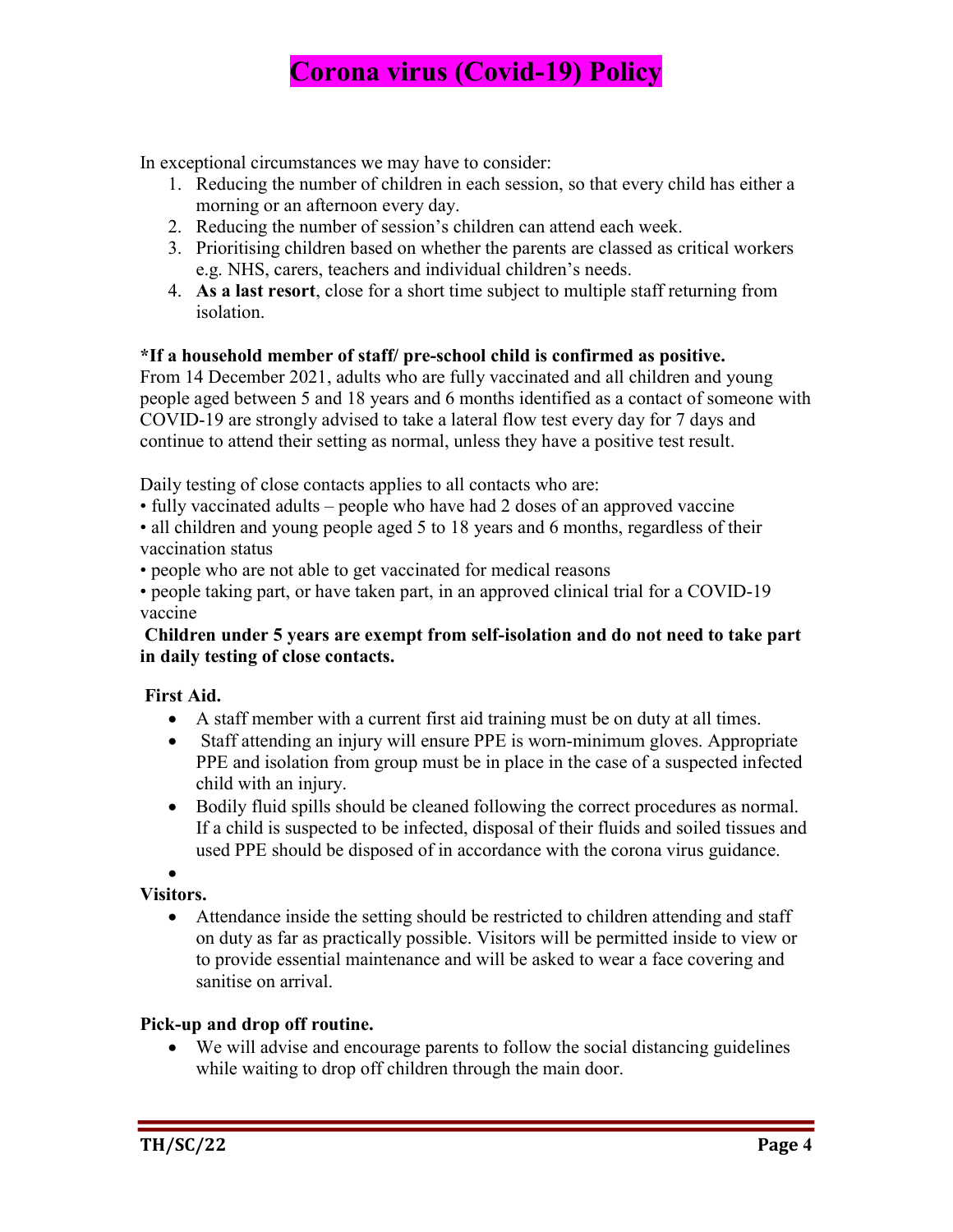- A staff member will be ready to greet each family at the foyer, direct the children through and the parent will then exit down the slope away from the waiting parents. A second staff member will be inside the door to remind the children to wash hands before starting to play.
- Parents will be encouraged to follow social distancing guidelines on collection of their children from the side gate entrance. Staff will bring each child individually for collection by a parent or known representative.
- A staff member will sign each child in and out of the register, recording the time and person who collected.
- If required, a parent can be directed into the outer side area or garden to settle a child if they are distressed at drop off.
- During a child's first few visits a parent can be invited inside, wearing a face covering and after sanitising, or into the garden, to help with settling.
- Visits can also be arranged outside of pre-school operational hours if deemed necessary.

#### Cleaning.

- An appropriate cleaning schedule has been implemented that includes regular cleaning of areas and equipment with a focus on frequently touched surfaces, bathrooms and communal areas.
- A deep clean will be carried out after a child has become ill in the area they were waiting.
- All contaminated waste must be disposed of in a safe manner following current government guidelines.
- Nappy changing mats must be cleaned and sanitised after every use and replaced at first evidence of wear and tear.
- Aprons are available to help cover clothing and reduce potential for splashes, spills and contamination.
- It is very unlikely that COVID-19 is transmitted through food. However, as a matter of good hygiene practice, anyone handling food should wash their hands often with soap and water for at least 20 seconds before doing so.
- Crockery and eating utensils should not be shared.

#### Toy and play equipment.

- All activities should be risk assessed and due consideration given to any adaptations to the usual practice. We will give special consideration to learning materials which are not easily washable or may pose heightened risk. (E.g. malleable materials; cooking activity) and either adapt or withdraw the activity to ensure cross contamination remains minimal.
- Children are not permitted to bring in items from home unless absolutely essential to their wellbeing.
- We continue to follow the EYFS framework through play and adult led activities.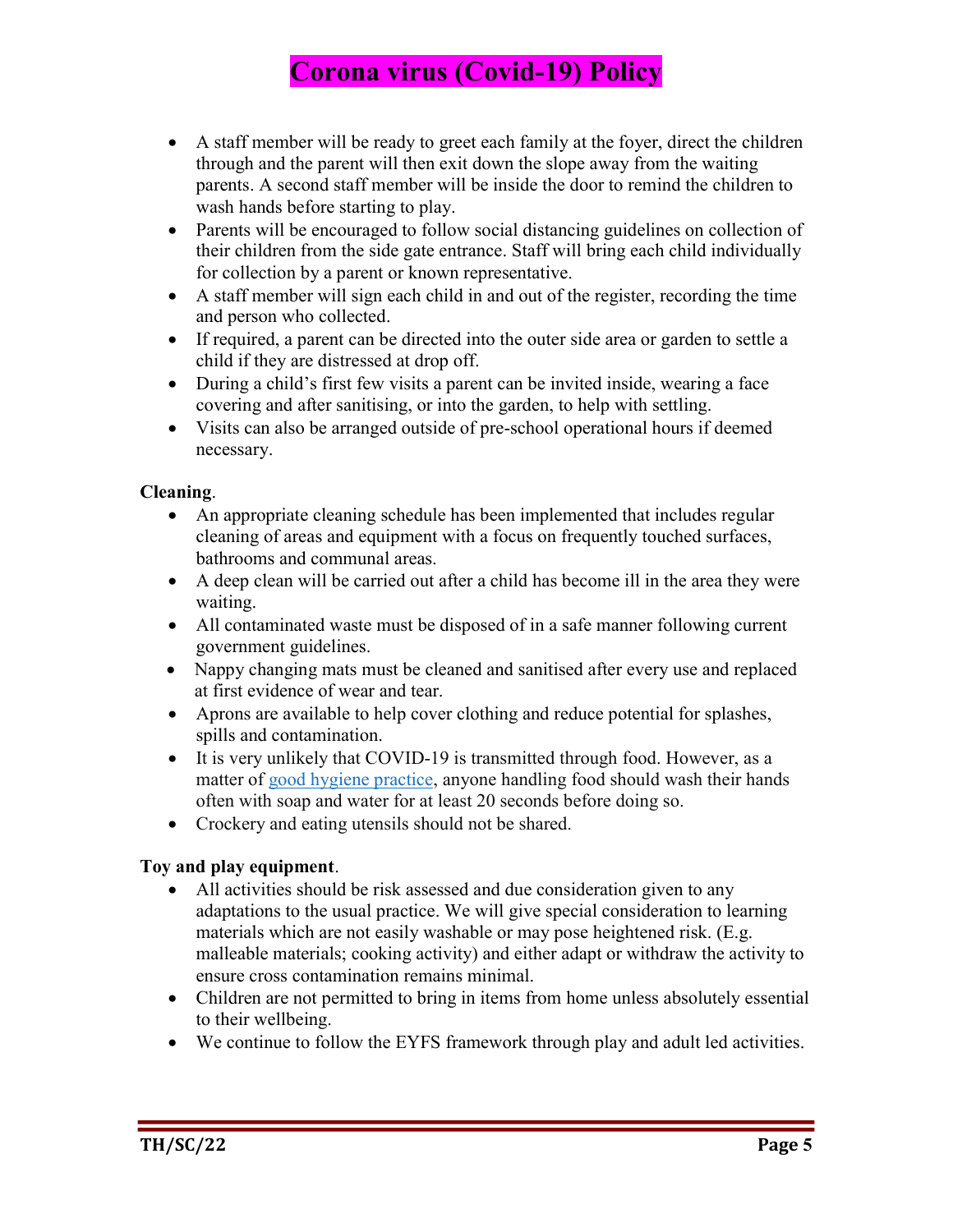#### Staffing.

- Staff should only attend preschool if they are symptom free or have completed the required isolation period and have recorded a negative test result.
- All staff will use a lateral flow test twice a week (Sundays and Wednesdays) to confirm they are negative
- Government guidance is that PPE is not required for general use in early year's settings. However full PPE is available to use if staff request, and must be worn while attending to a child suspected case of covid.
- When necessary and if infection risk is high, staff meetings and training will be conducted through virtual conferencing.

#### Shared Hall.

The pre-school is a shared communal space and full consideration and a risk assessment has been conducted by the Village Hall Committee prior to reopening the hall to multi users. Full details are attached with this policy.

- A cleaning routine will be carried out by each hall user before they vacate the premises. A cleaning notice board is available and each group will mark when the areas were cleaned and by whom.
- The Village hall has its own cleaner, to clean between each hall use, in addition to the hall users cleaning regime to ensure cross contamination is kept to a minimal.
- We will keep a record of the name and contact telephone number or email of all those who attend the preschool and will be able to provide these records to NHS Track and Trace if required. (People are not obliged to provide details)
- We will advise the Village Hall committee if there is a confirmed case of Corona Virus at the pre-school either from staff, child or visitor. Inform the Trustees as soon as possible by contacting Kate Lewis on 07795 077140 or 07968 042589.

This policy was agreed and adopted at a Committee Meeting held on Signed …………………………………… For and on behalf of the Marlow Bottom Pre-school CIO